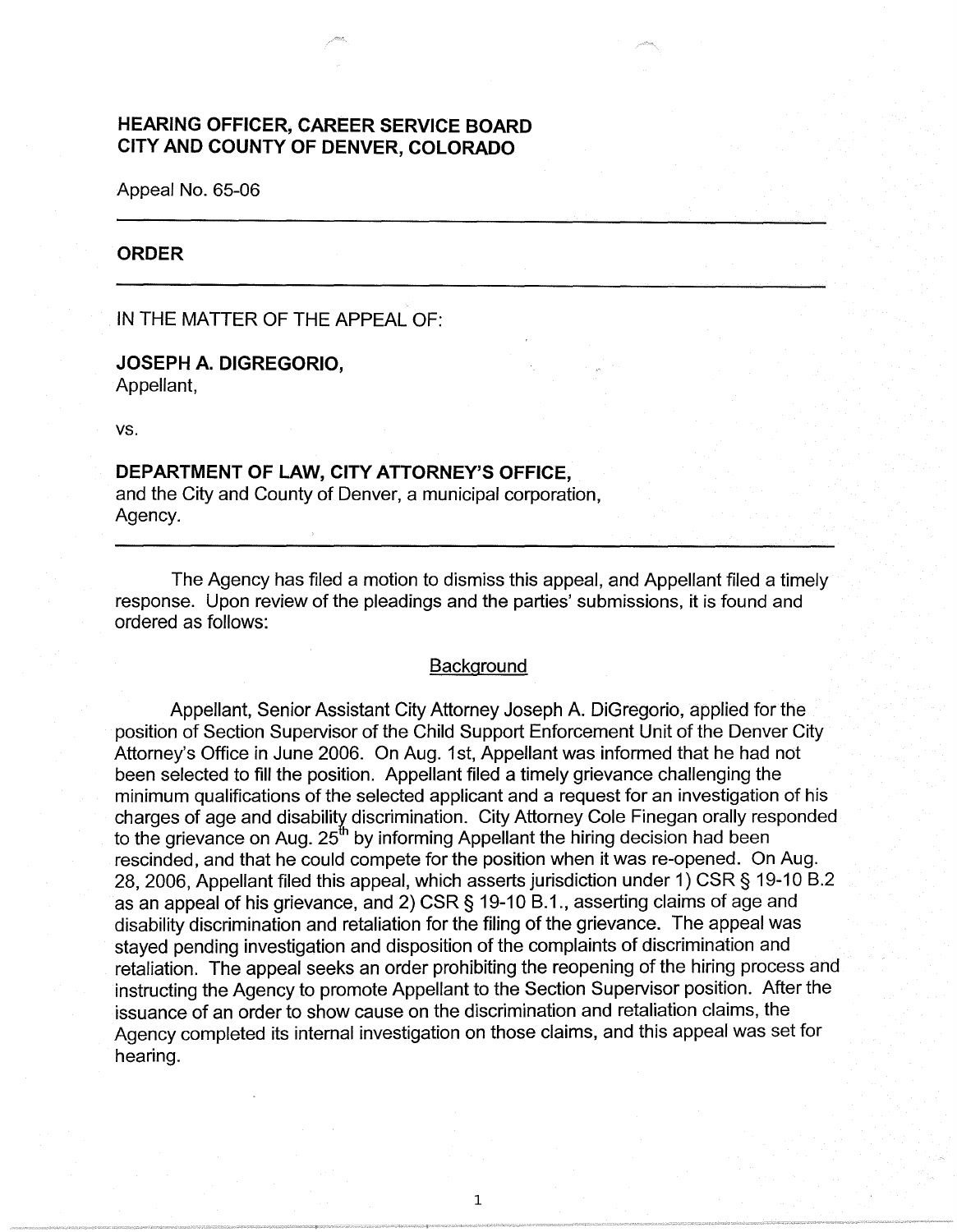## **Analysis**

The Agency argues that the Hearing Officer lacks jurisdiction over the grievance appeal because Appellant has not claimed the Agency action violated any Career Service Rule that applies to the Agency, and that the Hearing Officer has no power to award the kind of relief requested. Appellant responds that CSR§ 3-12 applies to Agency actions with regard to the appointment of all Career Service employees, not just to the Career Service Authority's certification of the qualifications of applicants.

Jurisdiction of a grievance appeal requires that the challenged action "results in an alleged violation of the Career Service Rules ("Rules"), the City Charter, ordinances relating to the Career Service, executive orders, or written agency policies and negatively impacts the employee's pay, benefits or status." CSR§ 19-10 B.2.a. Here, Appellant alleges that the failure to select him to the position of Section Supervisor was a violation of CSR§ 3-12, which states that selections shall be based solely on merit and fitness for the position.

CSR§ 3-12 recites the charter provisions relating to employment; in pertinent part, "[t]he personnel rules shall provide that: 1. Appointments shall be made solely upon merit and fitness to perform the work." Pursuant to that direction, Career Service Personnel Rules 3 and 4 set forth the means by which the city recruits, examines, certifies and selects candidates on the basis of merit and fitness. Selection for hire is based upon the qualifications needed to perform the essential functions of each position, as measured by the tests and other assessment tools developed by the Career Service Authority. CSR  $\S$ 3-23 et. seq. The merit-based nature of the personnel system requires that the education, experience and other qualifications for each job classification shall be tied to the responsibilities of the position. Rule 7. In addition, the Career Service Board has adopted guidelines for determining minimum education and experience requirements and their equivalencies to afford employees "the broadest opportunity possible to demonstrate possession of the knowledge(s), skills and behaviors required ... to assure successful performance of the essential duties and responsibilities of the job." Rule 3, CSA Education & Experience Requirements & Equivalencies Policies & Guidelines Approved by CS Board, effective June 26, 2002.

Under this personnel system, an appointing authority selects the candidate believed most likely to achieve job success by evaluating each candidate's merit and fitness to perform the responsibilities of the position. Rules 3 and 4 contain the various methods to enable a decision-maker to make such judgments. A violation of those rules may be the basis for an appeal under CSR§ 19-10 B.2.a. However,§ 3-12's pronouncement of merit selection as the guiding principle is not a rule that can serve as the basis for jurisdiction of an appeal. In re Kanan, CSA 09-02, 5 (3/18/02). Similarly, jurisdiction in the federal sector requires an allegation that "a law, rule or regulation implementing or directly concerning the [merit system] principles is violated." H. Conf. Report No. 1717, 95<sup>th</sup> Cong., 2<sup>nd</sup> Sess. 128 (1978), U.S.Code Cong. & Admin. News 1978, pp. 2723, 2861. See also Newbold-Reese v. Dept. of Veterans Affairs, 2006

2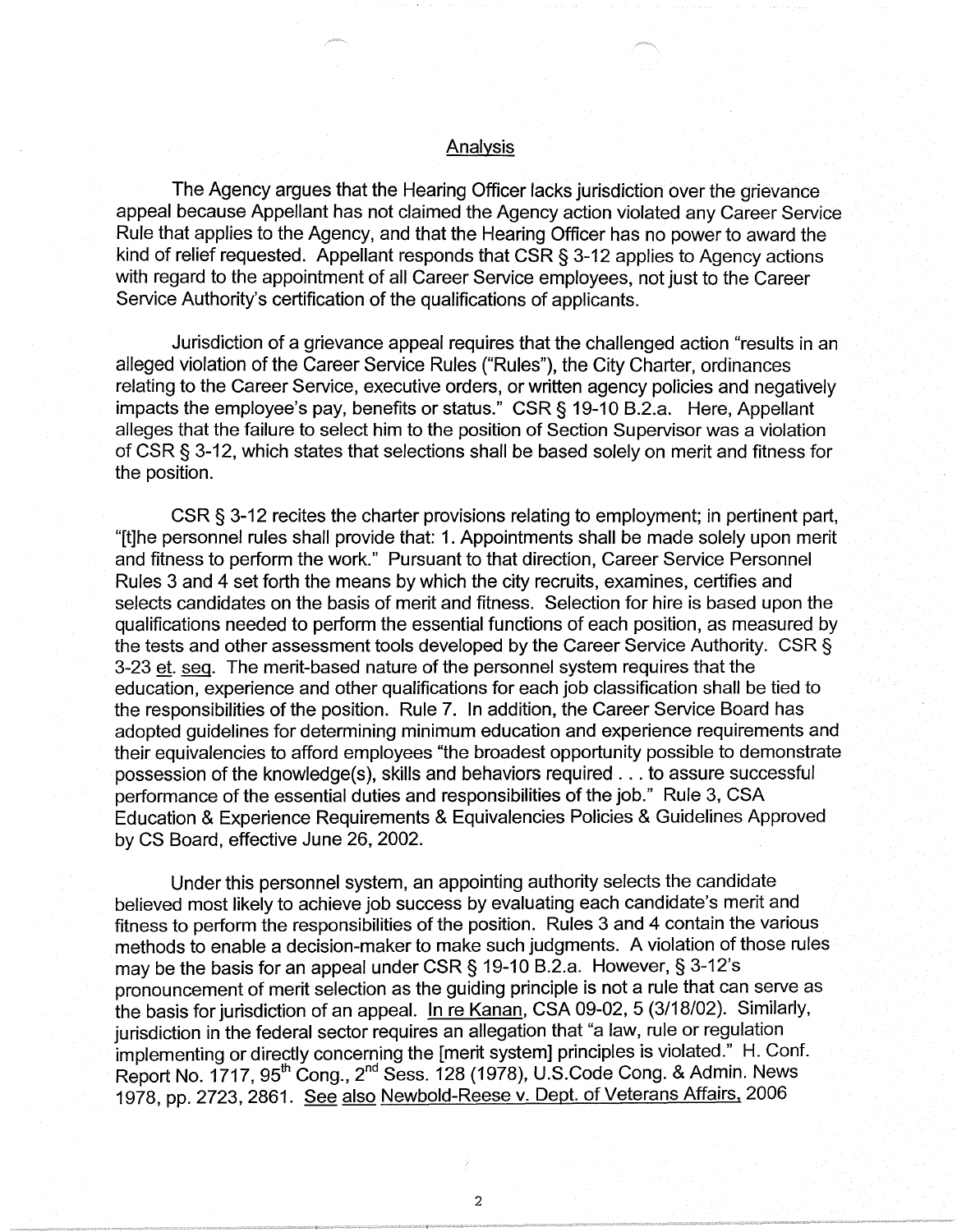MSPB LEXIS 6611 (Nov. 14, 2006); Wells v. Harris, 1 MSPR 208 (1979); and Saunders v. MSPB. 757 F.2d 1288 (Fed.Cir. 1985). Just as the merit system principles in federal public employment establish goals for public personnel management, merit selection under the Career Service Rules is not self-executing; i.e, the rule establishing the principle itself does not provide a jurisdictional basis for an appeal.

Appellant claims that the following events during the hiring process showed preselection of an unqualified candidate: 1) before the second interviews were held, Cheryl Sicotte, the candidate who was ultimately selected, informed him she had already been hired, 2) Mr. Mootz did not answer Appellant when he asked why he was not hired, and 3) Mr. Mootz did not call Appellant's references before making the hiring decision. Appellant has not alleged that these acts violated the charter, ordinances, policies, or specific Career Service rules.

In addition, Appellant does not claim that he has been denied the position sought. The offer to Ms. Sicotte was rescinded, the position remains vacant, and Appellant has been invited to reapply once it is reopened. Appellant asserts that he has been denied selection as the most qualified candidate after the disqualification of the top-ranked candidate. It is axiomatic that administrative jurisdiction is limited to that defined by the rules creating the administrative forum. The rules governing the jurisdiction of the Hearing Office do not grant it the power to select a specific candidate to an open position. For these reasons, there is no jurisdiction under CSR § 19-10 B.2. to support the appeal of the grievance.

#### 2. Age and Disability Discrimination

Appellant next claims jurisdiction under CSR § 19-10 B.1. of the Agency's disposition of his discrimination complaints. Appellant is 51 years old and has diabetes, and Ms. Sicotte, the person initially selected, is alleged to be somewhat younger. Ms. Sicotte was later determined not to be qualified, and so the offer was rescinded and the position is still vacant. Appellant also cited other instances where Mr. Mootz made noncompetitive appointments for open positions. Appellant does not allege that age or disability was a factor in those decisions, but argues instead that they demonstrate there is precedent for a non-competitive selection.

To prove jurisdiction over a claim of intentional discrimination, Appellant must allege that the action taken against him can be affected by the powers granted to the Hearing Office under the Career Service Rules. Appellant challenges the Agency's decision to reopen the position for competitive hire as an adverse action, and requests as relief an order to appoint him to the position without further competition. As to the decision to reopen, Appellant does not argue that the Career Service Rules protect a right to a non-competitive promotion. In fact, the rules' stated purpose to provide for meritbased appointments runs directly counter to such a right. Further, hearing officers are granted only the power to affirm, modify or reverse the action at issue. CSR § 19-55. The rules provide no authority for an order that an appointing authority hire a specific employee, and no other relief would be effective to reverse the challenged action.

3